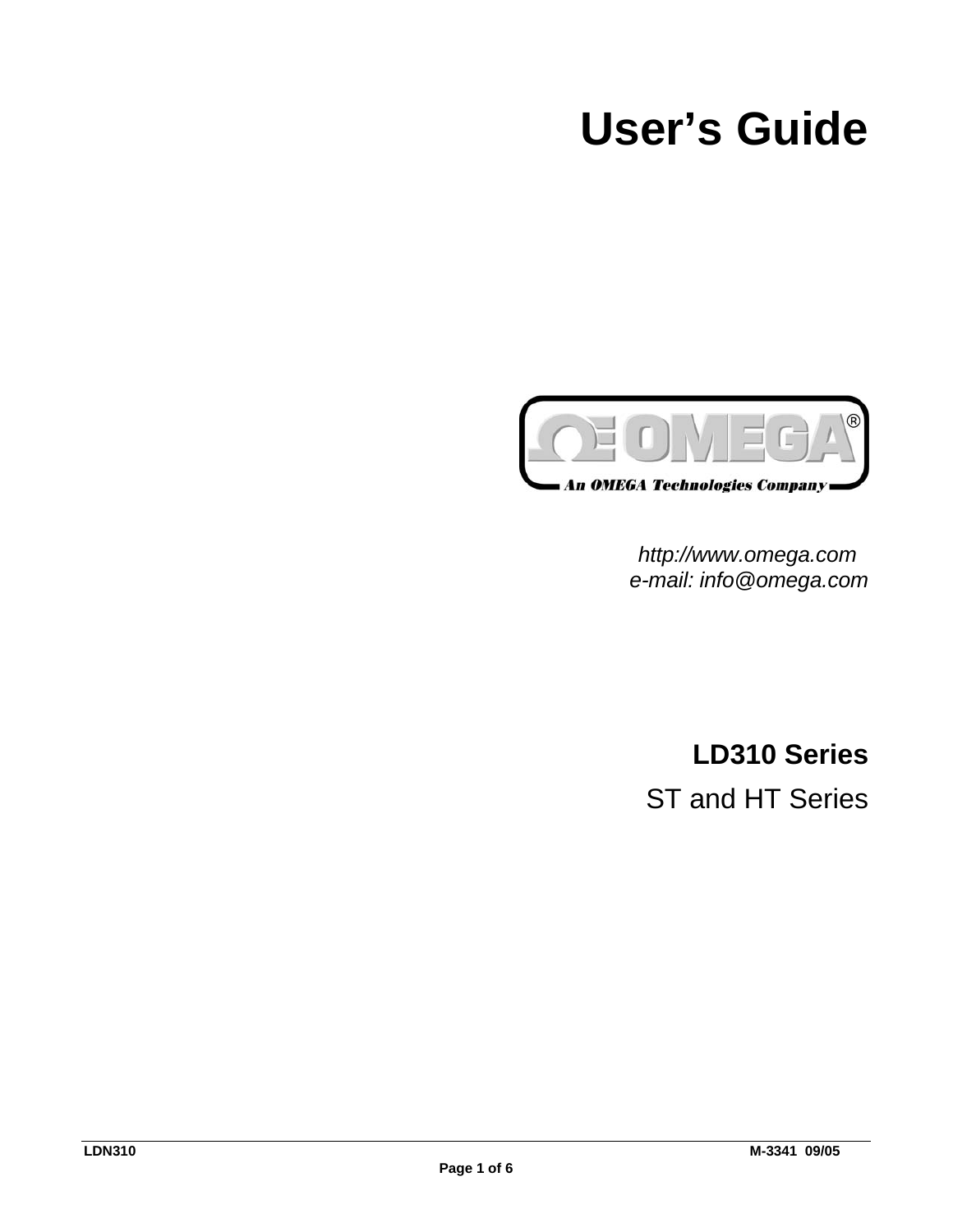

|                                                                                                                                              | <b>OMEGAnet<sup>®</sup> On-Line Service</b><br>http://www.omega.com |                                                                    | Internet e-mail<br>info@omega.com                                         |  |  |
|----------------------------------------------------------------------------------------------------------------------------------------------|---------------------------------------------------------------------|--------------------------------------------------------------------|---------------------------------------------------------------------------|--|--|
|                                                                                                                                              |                                                                     |                                                                    |                                                                           |  |  |
|                                                                                                                                              |                                                                     | One Omega Drive, Box 4047                                          | <b>Servicing North America:</b>                                           |  |  |
| USA:<br>ISO 9001 Certified                                                                                                                   |                                                                     | Stamford, CT 06907-0047                                            |                                                                           |  |  |
|                                                                                                                                              |                                                                     | Tel: (203) 359-1660                                                | FAX: (203) 359-7700                                                       |  |  |
| Canada:                                                                                                                                      |                                                                     | e-mail: info@omega.com                                             |                                                                           |  |  |
|                                                                                                                                              |                                                                     | 976 Bergar                                                         |                                                                           |  |  |
|                                                                                                                                              |                                                                     | Laval (Quebec) H7L 5A1<br>Tel: (514) 856-6928                      | FAX: (514) 856-6886                                                       |  |  |
|                                                                                                                                              |                                                                     | e-mail: info@omega.ca                                              |                                                                           |  |  |
|                                                                                                                                              |                                                                     |                                                                    |                                                                           |  |  |
| For immediate technical or application assistance:<br>Sales Service: 1-800-826-6342 / 1-800-TC-OMEGA <sup>SM</sup><br><b>USA and Canada:</b> |                                                                     |                                                                    |                                                                           |  |  |
|                                                                                                                                              |                                                                     | Customer Service: 1-800-622-2378 / 1-800-622-BEST <sup>SM</sup>    |                                                                           |  |  |
|                                                                                                                                              |                                                                     | Engineering Service: 1-800-872-9436 / 1-800-USA-WHEN <sup>SM</sup> |                                                                           |  |  |
|                                                                                                                                              |                                                                     |                                                                    | TELEX: 996404 EASYLINK: 62968934 CABLE: OMEGA                             |  |  |
|                                                                                                                                              | Mexico and                                                          |                                                                    |                                                                           |  |  |
| Latin America:                                                                                                                               |                                                                     | Tel: (95) 800-826-6342                                             | FAX: (95) 203-359-7807<br>e-mail: espanol@omega.com                       |  |  |
|                                                                                                                                              |                                                                     | En Español: (95) 203-359-7803                                      |                                                                           |  |  |
|                                                                                                                                              |                                                                     | <b>Servicing Europe:</b>                                           |                                                                           |  |  |
|                                                                                                                                              | Benelux:                                                            | Tel: (31) 20 6418405                                               | Postbus 8034, 1180 LA Amstelveen, The Netherlands<br>FAX: (31) 20 6434643 |  |  |
|                                                                                                                                              |                                                                     | Toll Free in Benelux: 0800 0993344                                 |                                                                           |  |  |
|                                                                                                                                              |                                                                     | e-mail: nl@omega.com                                               |                                                                           |  |  |
|                                                                                                                                              | Czech Republic:                                                     |                                                                    | ul. Rude armady 1868, 733 01 Karvina-Hranice                              |  |  |
|                                                                                                                                              |                                                                     | Tel: 420 (69) 6311899                                              | FAX: 420 (69) 6311114                                                     |  |  |
|                                                                                                                                              |                                                                     | Toll Free: 0800-1-66342                                            | e-mail: czech@omega.com                                                   |  |  |
| France:                                                                                                                                      |                                                                     | 9, rue Denis Papin, 78190 Trappes<br>Tel: (33) 130-621-400         | FAX: (33) 130-699-120                                                     |  |  |
|                                                                                                                                              |                                                                     | Toll Free in France: 0800-4-06342                                  |                                                                           |  |  |
|                                                                                                                                              |                                                                     | e-mail: france@omega.com                                           |                                                                           |  |  |
|                                                                                                                                              | Germany/Austria:                                                    | Daimlerstrasse 26, D-75392 Deckenpfronn, Germany                   |                                                                           |  |  |
|                                                                                                                                              |                                                                     | Tel: 49 (07056) 3017                                               | FAX: 49 (07056) 8540                                                      |  |  |
|                                                                                                                                              |                                                                     | Toll Free in Germany: 0130 11 21 66                                |                                                                           |  |  |
|                                                                                                                                              |                                                                     | e-mail: info@omega.de                                              |                                                                           |  |  |
|                                                                                                                                              | United Kingdom:<br>ISO 9002 Certified                               | Northbank, Irlam, Manchester                                       | One Omega Drive, River Bend Technology Centre                             |  |  |
|                                                                                                                                              |                                                                     | M44 5EX, England                                                   |                                                                           |  |  |
|                                                                                                                                              |                                                                     | Tel: 44 (161) 777-6611                                             | FAX: 44 (161) 777-6622                                                    |  |  |
|                                                                                                                                              |                                                                     |                                                                    | Toll Free in the United Kingdom: 0800-488-488                             |  |  |
|                                                                                                                                              |                                                                     | e-mail: info@omega.co.uk                                           |                                                                           |  |  |

It is the policy of OMEGA to comply with all worldwide safety and EMC/EMI regulations that apply. OMEGA is constantly pursuing certification of its products to the European New Approach Directives. OMEGA will add the CE mark to every appropriate device upon certification.

The information contained in this document is believed to be correct, but OMEGA Engineering, Inc. accepts

no liability for any errors it contains, and reserves the right to alter specifications without notice.

WARNING**: These products are not designed for use in, and should not be used for, patient-connected applications.**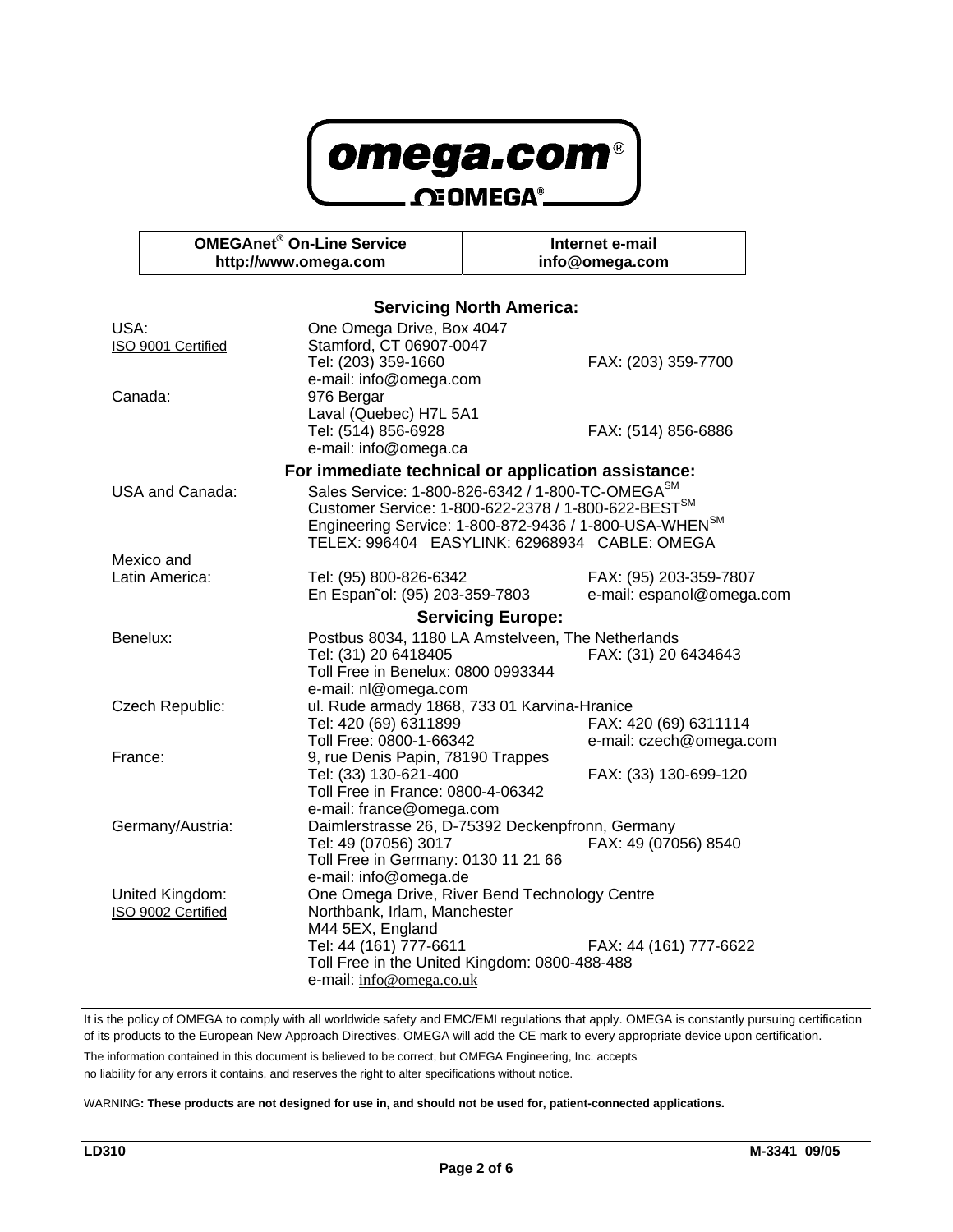### **DESCRIPTION**

The ST and HT range of high reliability L.V.D.T.'s are shielded from electrostatic and electromagnetic interference by magnetic stainless steel casing and end plates.

Because the manufacturing process is fully understood and is of the highest standard, this results in the cores being interchangeable with no specific orientation.

High output voltage over a large frequency range and large core to bore clearance are major features of this L.V.D.T.

The design is splash proof, but may not be suitable for complete immersion.

### **INSTALLATION**

L.V.D.T. transducers generally are a reliable and proven technology that is well established in all areas of manufacturing and control industries. The majority of the associated problems experienced with their application and use are totally avoidable, particularly if sufficient thought is given during the initial design stages of equipment, to the positioning and clamping methods employed for these feedback elements.

L.V.D.T.'s being of inductive nature are susceptible to some degree to the influence of magnetic fields and therefore should be positioned well away from electric motors, relays and permanent magnets, where this is not possible then magnetic shielding should be considered as an alternative.

Clamping of the coil assembly should be carefully considered, some example methods are shown overleaf. Ideally the body of the transducers should be clamped centrally in a pinch or yoke type clamp, manufactured from a low conductivity, non-magnetic material, if this is not possible then the introduction of a non-metallic bush between body and clamp is a preferred alternative.

Irrespective of clamping method care must be taken not to overtighten retaining screws as distortion of the body may prove damaging to the integrity of the transducer and adversely effect the geometry of the installation.

If the L.V.D.T. is to be mounted on equipment subject to high "g" then dependent on the direction of these forces, it may be advantageous to consider end to end clamping in preference to over body clamping.

The magnetic core supplied with each transducer has been manufactured and heat treated to achieve the optimum magnetic performance, any subsequent handling of the core which results in stress being imparted will render the calibration void, this includes overtightening of the core during installation onto its carrier. Hand tightening and retention by means of a suitable thread locking anaerobic retainer is the recommended procedure.



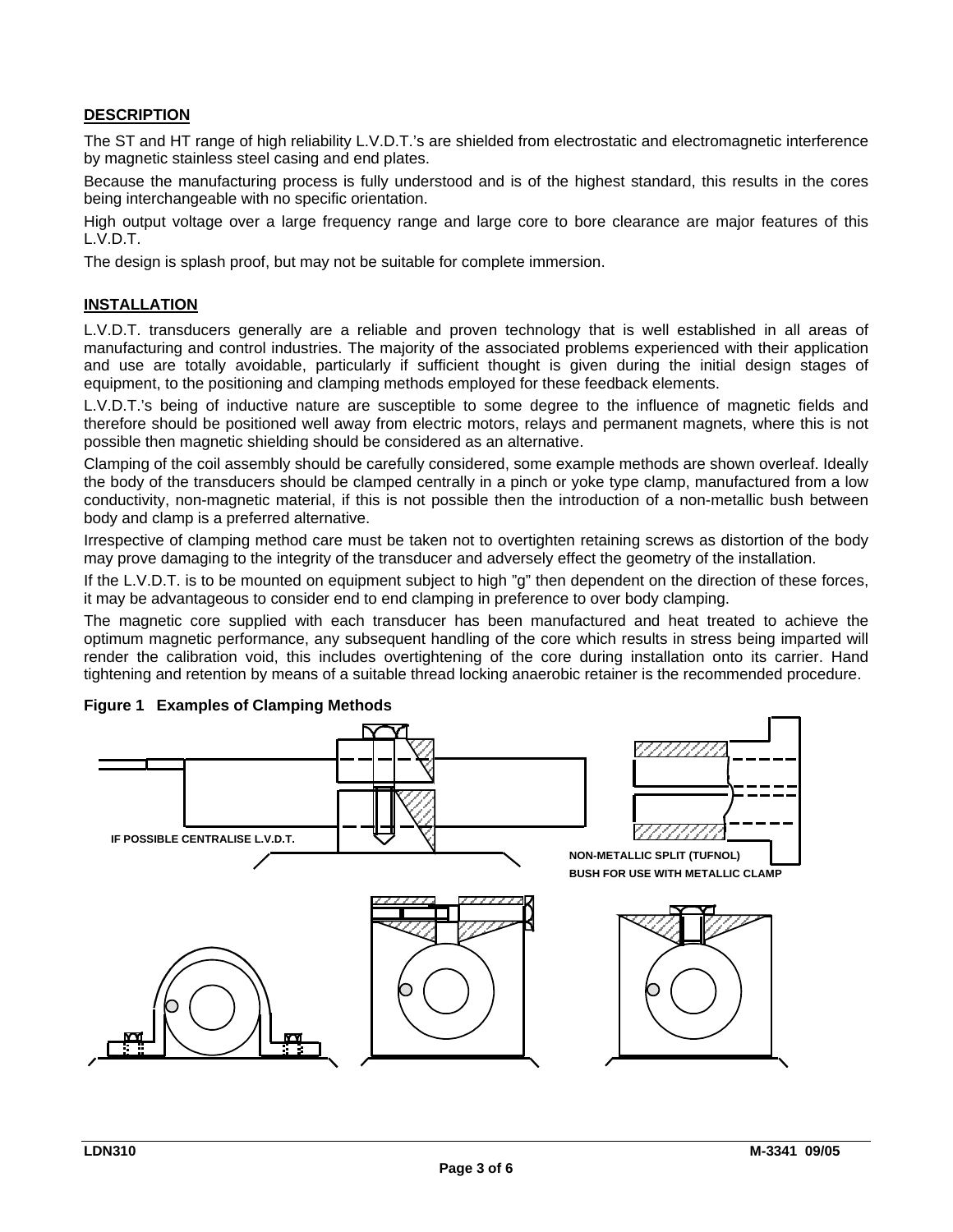### **Figure 2 Electrical Connections**



Connect Blue to Green or Black to Red for differential output.

Calibrated frequency, voltage load

2.5kHz 3 volts rms 100kΩ

Yellow/Red and Red are in phase for forward displacement (toward cable end).

Note:Fit "Quad Balance" resistor if supplied, between Red/Blue or Black/Green, as directed, in order to optimise linearity around null.

### **CARRIERS**

A standard length carrier is available for each model of transducer, manufactured from 316 stainless steel and incorporating an 6-40UNF  $\times$  0.39" (10mm) long male thread for attachment to the standard core and an M4  $\times$ 0.027" x 0.78" (0.7 x 20mm) or 6-40UNF male thread for attachment to the fixture.

### **CABLE**

The standard termination is by 7/0.125 P.T.F.E. insulated flying leads, capable of withstanding the operating temperature of the L.V.D.T.

Routing of cables should be kept as smooth as possible avoiding burrs, sharp edges and excessive cable loads.

#### **ENVIRONMENTAL**

|                                                                                        | -ST                            | HТ                             |
|----------------------------------------------------------------------------------------|--------------------------------|--------------------------------|
| ST(HT) Operating Temperature Range                                                     | $-67^\circ$ F/+302 $^\circ$ F  | –67°F/+392°F                   |
|                                                                                        | $(-55^{\circ}C/+150^{\circ}C)$ | $(-55^{\circ}C/+200^{\circ}C)$ |
| ST(HT) Storage Temperature Range                                                       | $-67^\circ$ F/+302 $^\circ$ F  | –67°F/+392°F                   |
|                                                                                        | $(-55^{\circ}C/+150^{\circ}C)$ | $(-55^{\circ}C/+200^{\circ}C)$ |
| المتحامل وينتجى والمارين والملاح والمتحول والمتارين والمناط والمتحول والملواط المتحورة |                                |                                |

Conditions of high humidity and vibration should be avoided.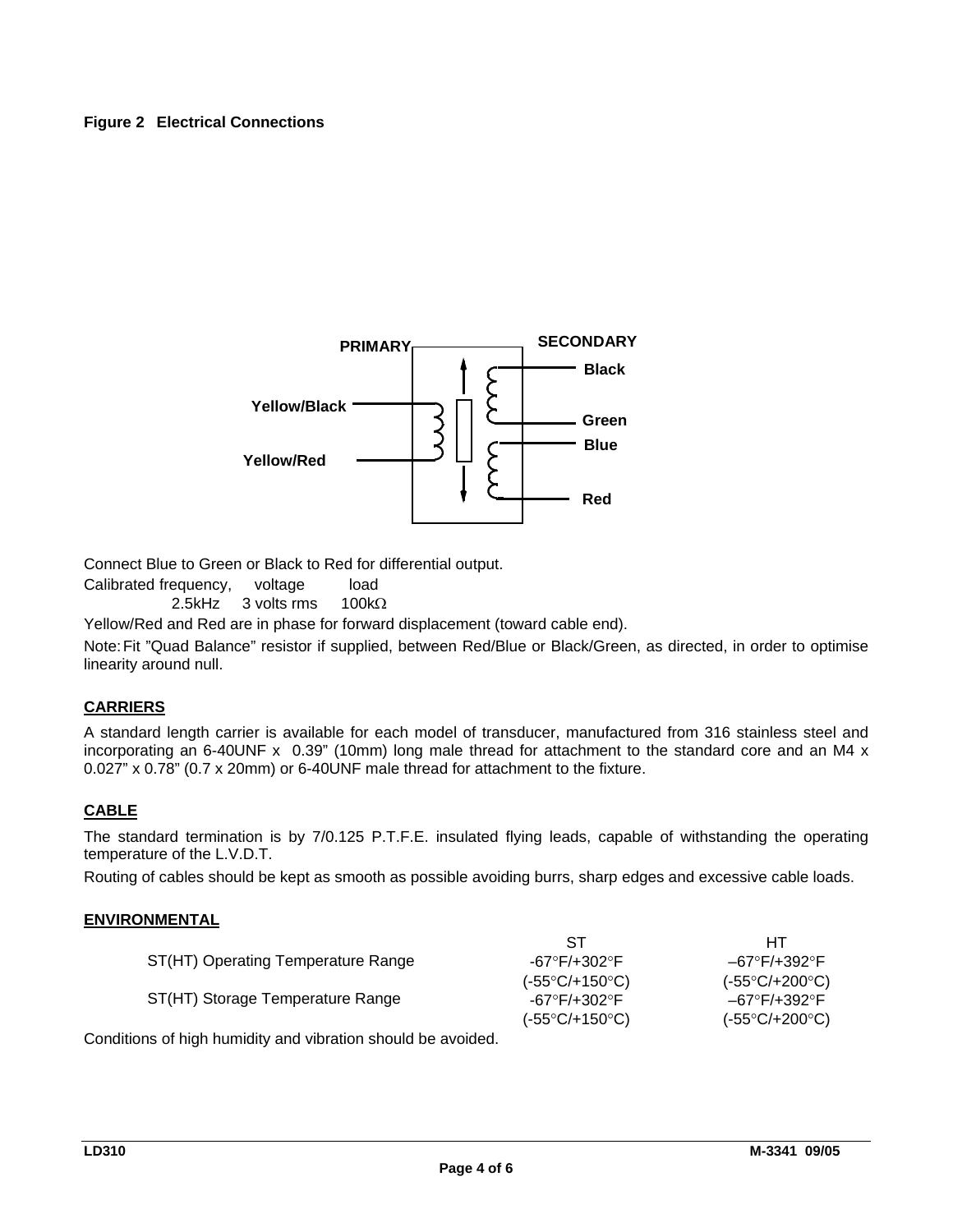### **WARRANTY/DISCLAIMER**

OMEGA ENGINEERING, INC. warrants this unit to be free of defects in materials and workmanship for a period of **13 months** from date of purchase. OMEGA Warranty adds an additional one (1) month grace period to the normal **one (1) year product warranty** to cover handling and shipping time. This ensures that OMEGA's customers receive maximum coverage on each product.

If the unit malfunctions, it must be returned to the factory for evaluation. OMEGA's Customer Service Department will issue an Authorized Return (AR) number immediately upon phone or written request. Upon examination by OMEGA, if the unit is found to be defective, it will be repaired or replaced at no charge. OMEGA's WARRANTY does not apply to defects resulting from any action of the purchaser, including but not limited to mishandling, improper interfacing, operation outside of design limits, improper repair, or unauthorized modification. This WARRANTY is VOID if the unit shows evidence of having been tampered with or shows evidence of having been damaged as a result of excessive corrosion; or current, heat, moisture or vibration; improper specification; misapplication; misuse or other operating conditions outside of OMEGA's control. Components which wear are not warranted, including but not limited to contact points, fuses, and triacs.

**OMEGA is pleased to offer suggestions on the use of its various products. However, OMEGA neither assumes responsibility for any omissions or errors nor assumes liability for any damages that result from the use of its products in accordance with information provided by OMEGA, either verbal or written. OMEGA warrants only that the parts manufactured by it will be as specified and free of defects. OMEGA MAKES NO OTHER WARRANTIES OR REPRESENTATIONS OF ANY KIND WHATSOEVER, EXPRESS OR IMPLIED, EXCEPT THAT OF TITLE, AND ALL IMPLIED WARRANTIES INCLUDING ANY WARRANTY OF MERCHANTABILITY AND FITNESS FOR A PARTICULAR PURPOSE ARE HEREBY DISCLAIMED. LIMITATION OF LIABILITY: The remedies of purchaser set forth herein are exclusive, and the total liability of OMEGA with respect to this order, whether based on contract, warranty, negligence, indemnification, strict liability or otherwise, shall not exceed the purchase price of the component upon which liability is based. In no event shall OMEGA be liable for consequential, incidental or special damages.**

CONDITIONS: Equipment sold by OMEGA is not intended to be used, nor shall it be used: (1) as a "Basic Component" under 10 CFR 21 (NRC), used in or with any nuclear installation or activity; or (2) in medical applications or used on humans. Should any Product(s) be used in or with any nuclear installation or activity, medical application, used on humans, or misused in any way, OMEGA assumes no responsibility as set forth in our basic WARRANTY / DISCLAIMER language, and, additionally, purchaser will indemnify OMEGA and hold OMEGA harmless from any liability or damage whatsoever arising out of the use of the Product(s) in such a manner.

### **RETURN REQUESTS / INQUIRIES**

Direct all warranty and repair requests/inquiries to the OMEGA Customer Service Department. BEFORE RETURNING ANY PRODUCT(S) TO OMEGA, PURCHASER MUST OBTAIN AN AUTHORIZED RETURN (AR) NUMBER FROM OMEGA'S CUSTOMER SERVICE DEPARTMENT (IN ORDER TO AVOID PROCESSING DELAYS). The assigned AR number should then be marked on the outside of the return package and on any correspondence.

The purchaser is responsible for shipping charges, freight, insurance and proper packaging to prevent breakage in transit.

FOR **WARRANTY** RETURNS, please have the following information available BEFORE contacting OMEGA:

- 1. Purchase Order number under which the product was PURCHASED,
- 2. Model and serial number of the product under warranty, and
- 3. Repair instructions and/or specific problems relative to the product.

FOR **NON-WARRANTY** REPAIRS, consult OMEGA for current repair charges. Have the following information available BEFORE contacting OMEGA:

- 1. Purchase Order number to cover the COST of the repair,
- 2. Model and serial number of the product, and
- 3. Repair instructions and/or specific problems relative to the product.

OMEGA's policy is to make running changes, not model changes, whenever an improvement is possible.

This affords our customers the latest in technology and engineering.

OMEGA is a registered trademark of OMEGA ENGINEERING, INC.

© Copyright 1999 OMEGA ENGINEERING, INC. All rights reserved. This document may not be copied, photocopied, reproduced, translated, or reduced to any electronic medium or machine-readable form, in whole or in part, without the prior written consent of OMEGA ENGINEERING, INC.